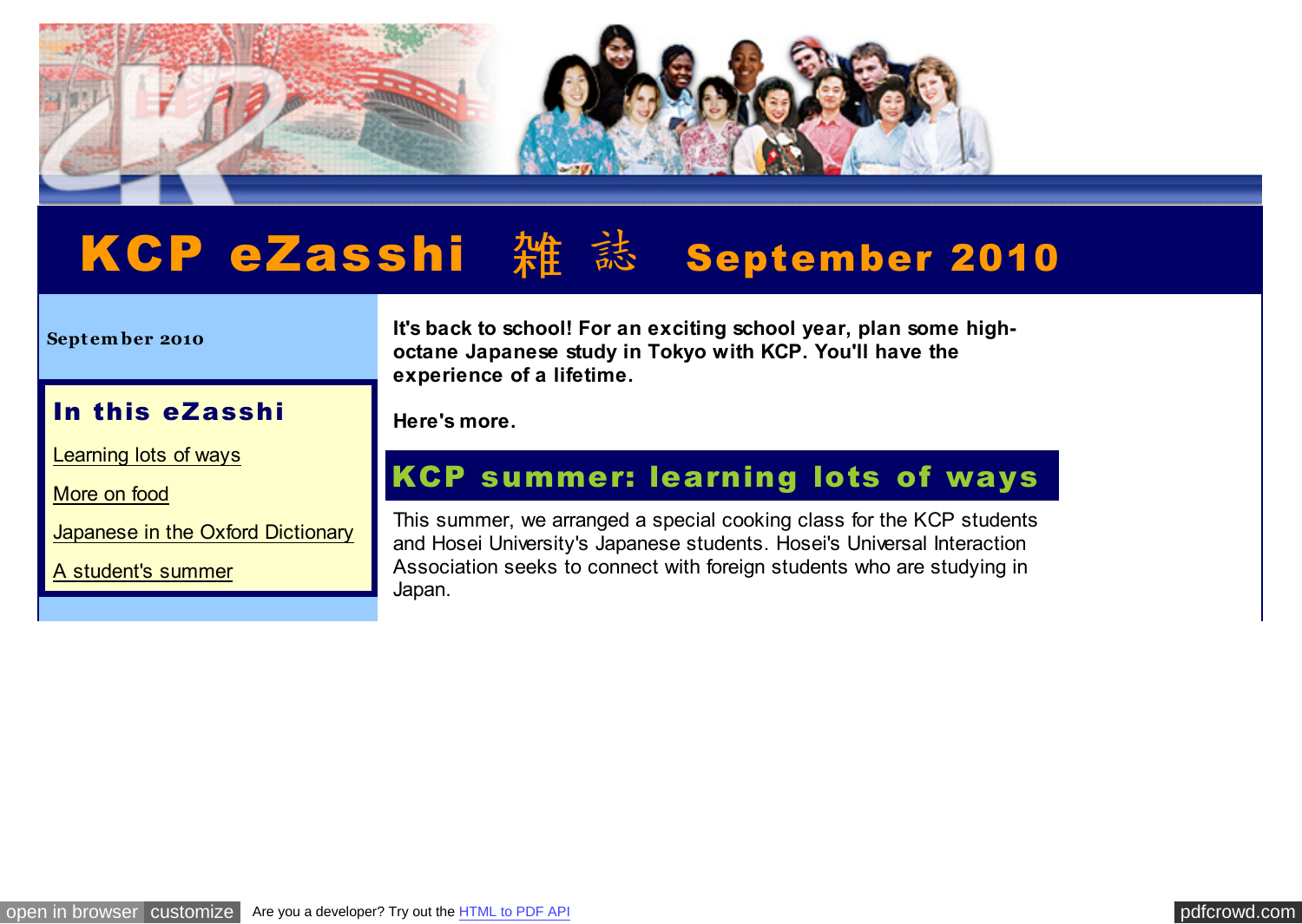

We cooked curry rice together. The U.S. and Japanese students cooperated in making 5 pots of curry altogether. We all love curry, so this is a good dish to learn.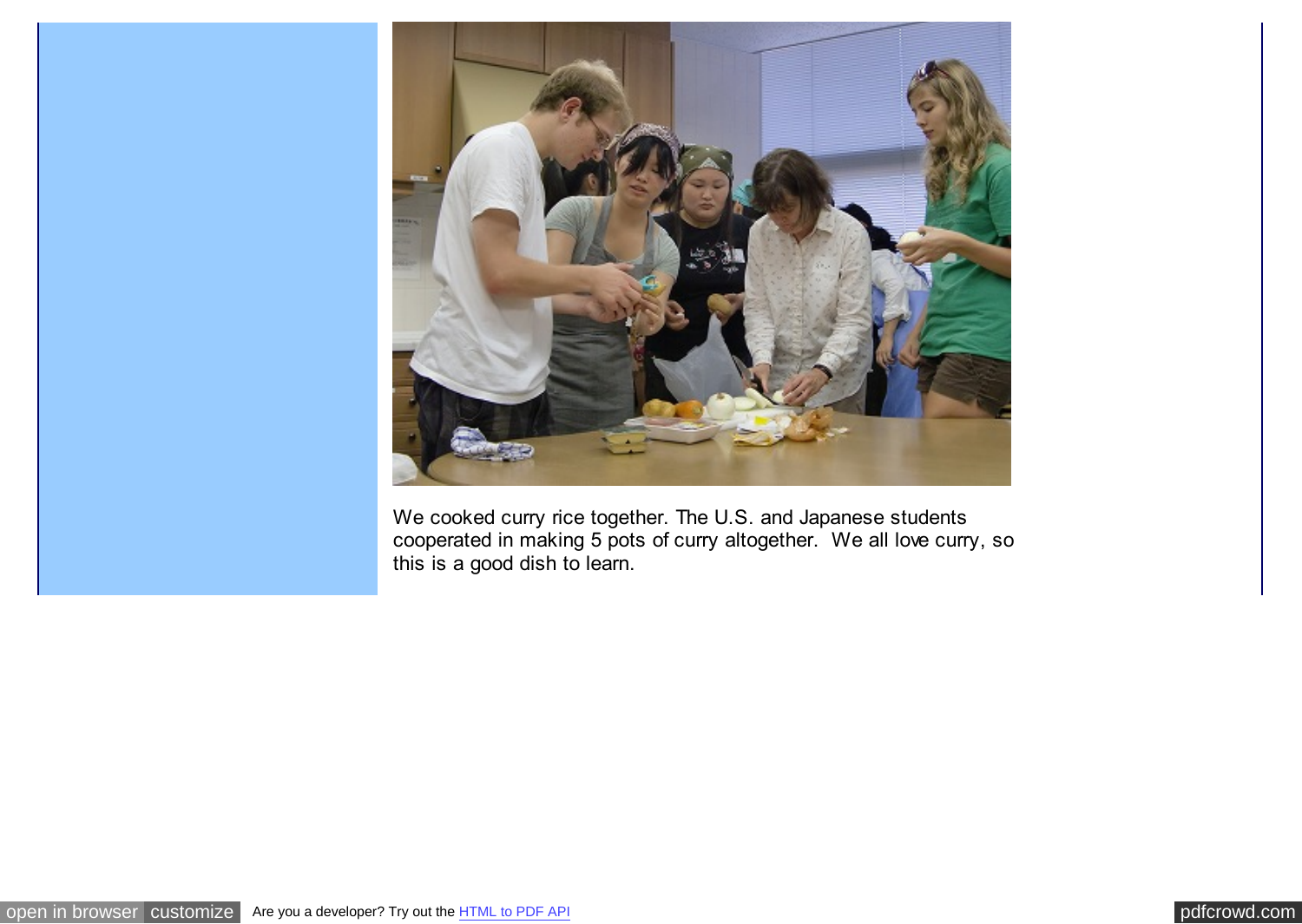

We're cutting vegetables here--something most of us have done before.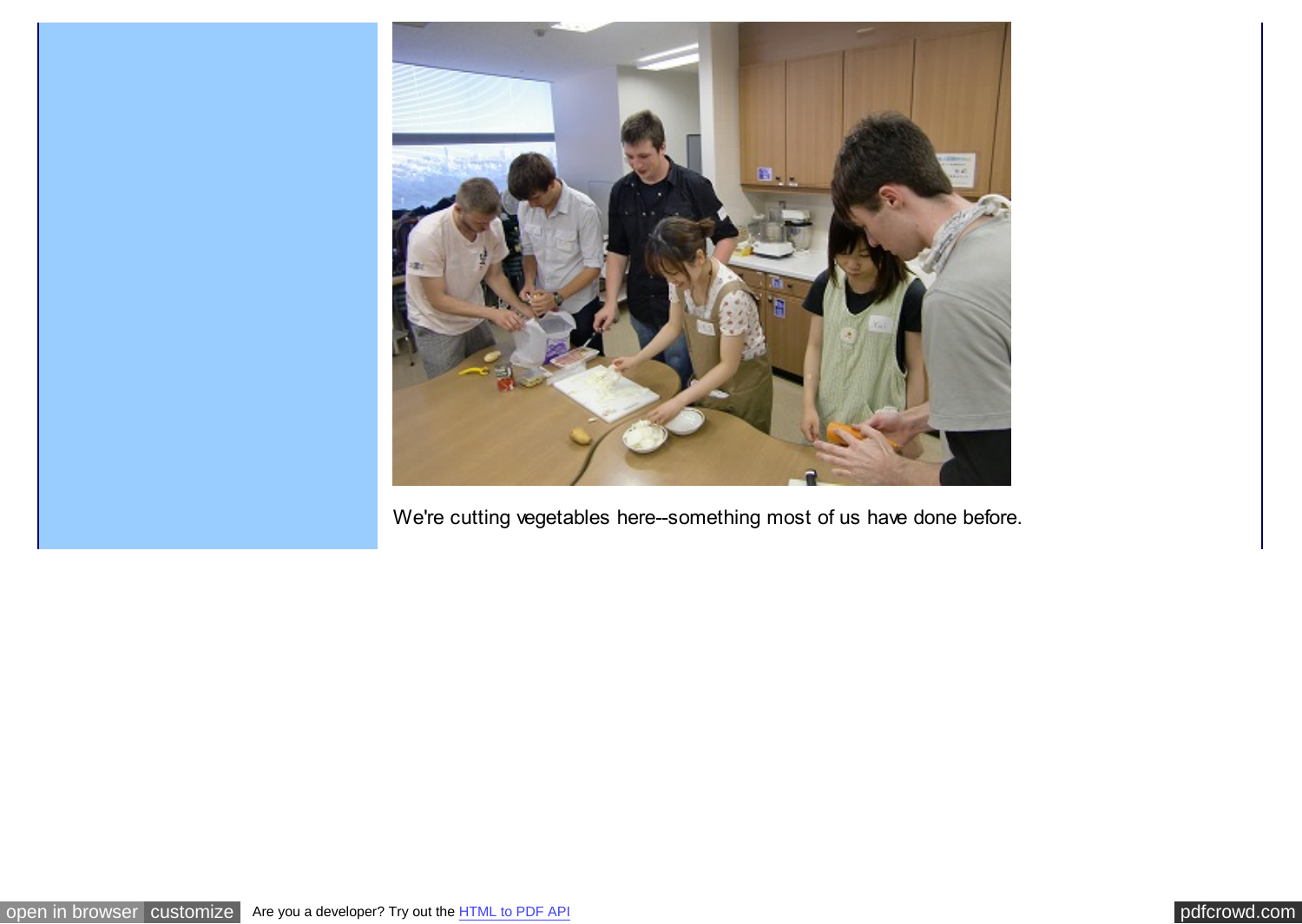

More vegetable cutting. Apples and cabbage are going into this pot.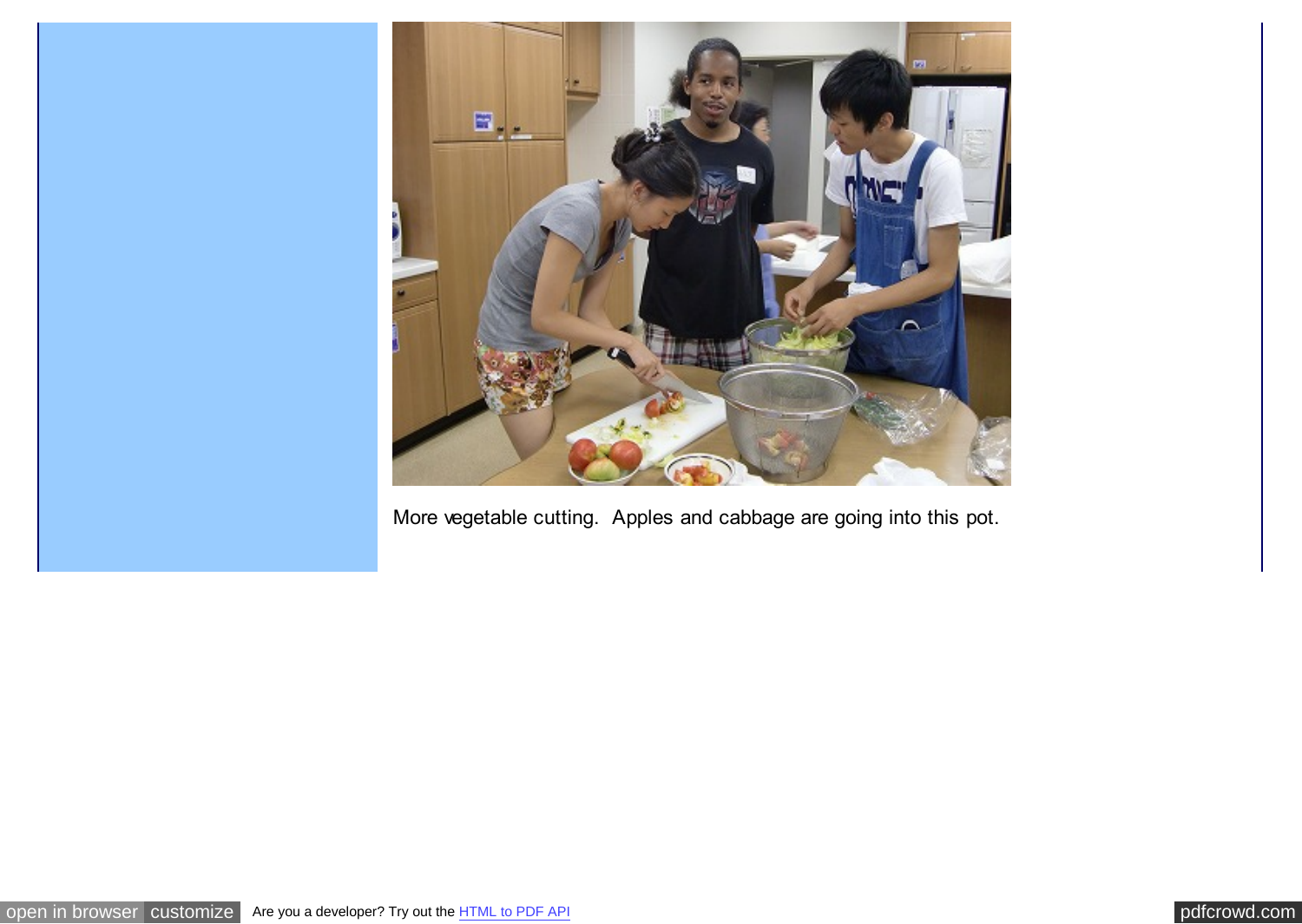

Cooking rice is not as simple as you'd think. The Rice Master bestows his wisdom on us.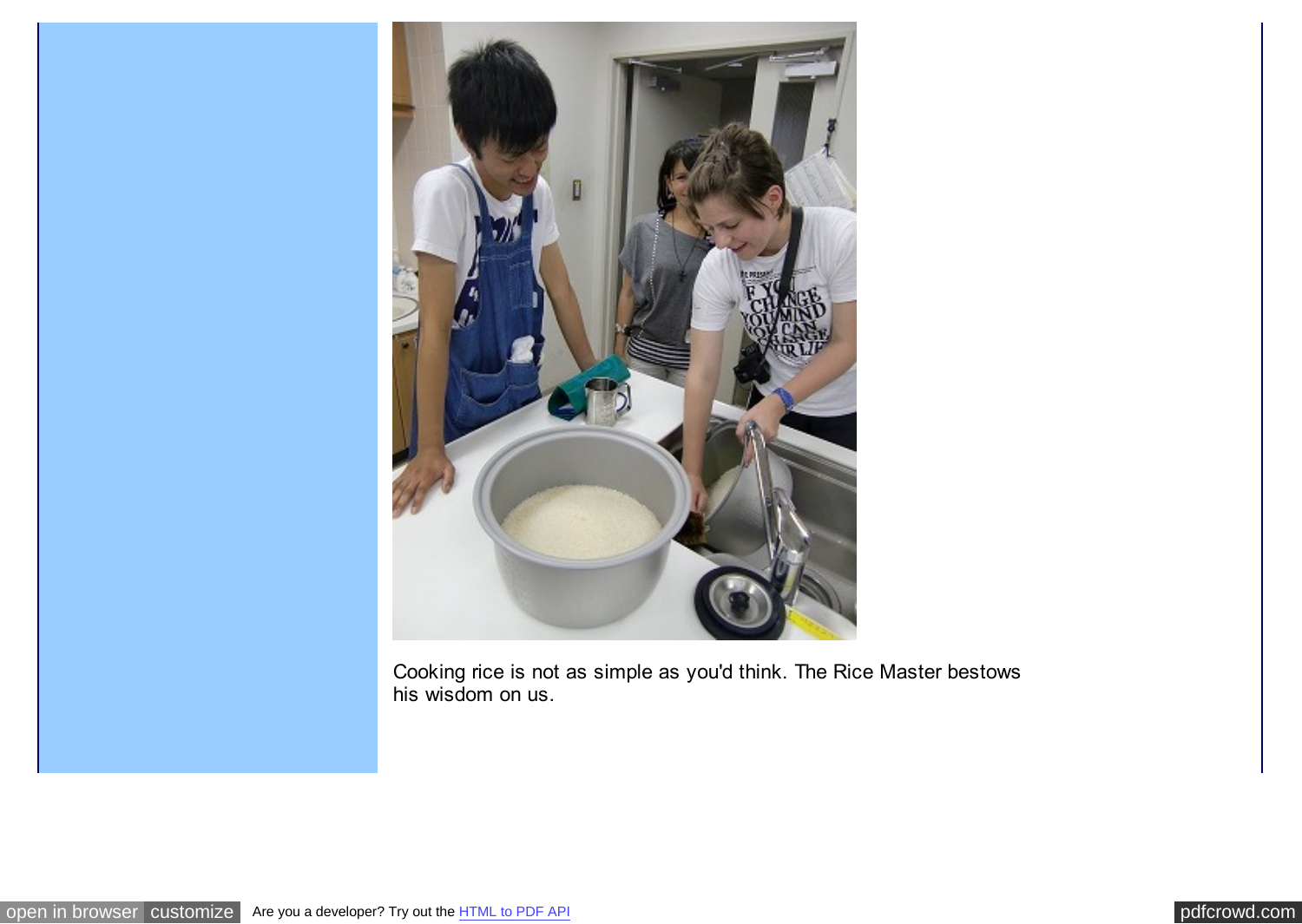

The best part is eating the curry. We all went back for more, and there was none left when we were done. We'd say that it was a great success.

#### [What KCP students say](http://pdfcrowd.com/redirect/?url=http%3a%2f%2fwww.kcpinternational.com%2flife%2fstudents_say.html&id=in-110620235744-b7c5f47c)

### More on food

It may not be hot when you read this . . . but it's hot at press time. Here's a recipe for hiyashichuka, cold "Chinese" noodles, from [Asahi Shimbun,](http://pdfcrowd.com/redirect/?url=http%3a%2f%2fwww.asahi.com%2fenglish%2f&id=in-110620235744-b7c5f47c) one of the main English-language newspapers in Tokyo.

A DISH OF hiyashi-chuka, cold "Chinese" noodles, is a good lunch on a scorching day. "Partly due to the quality of water, chilled noodles are rarely seen in China. It is a Chinese dish born in Japan," says Tomoshige Ichikawa, owner and chef of a Chinese restaurant. The key is cooking the noodles thoroughly and cooling them quickly. Choose toppings to taste. Myoga, shiso or

#### **KCP International USA** PO Box 28028 Bellingham, Washington 98228-0028

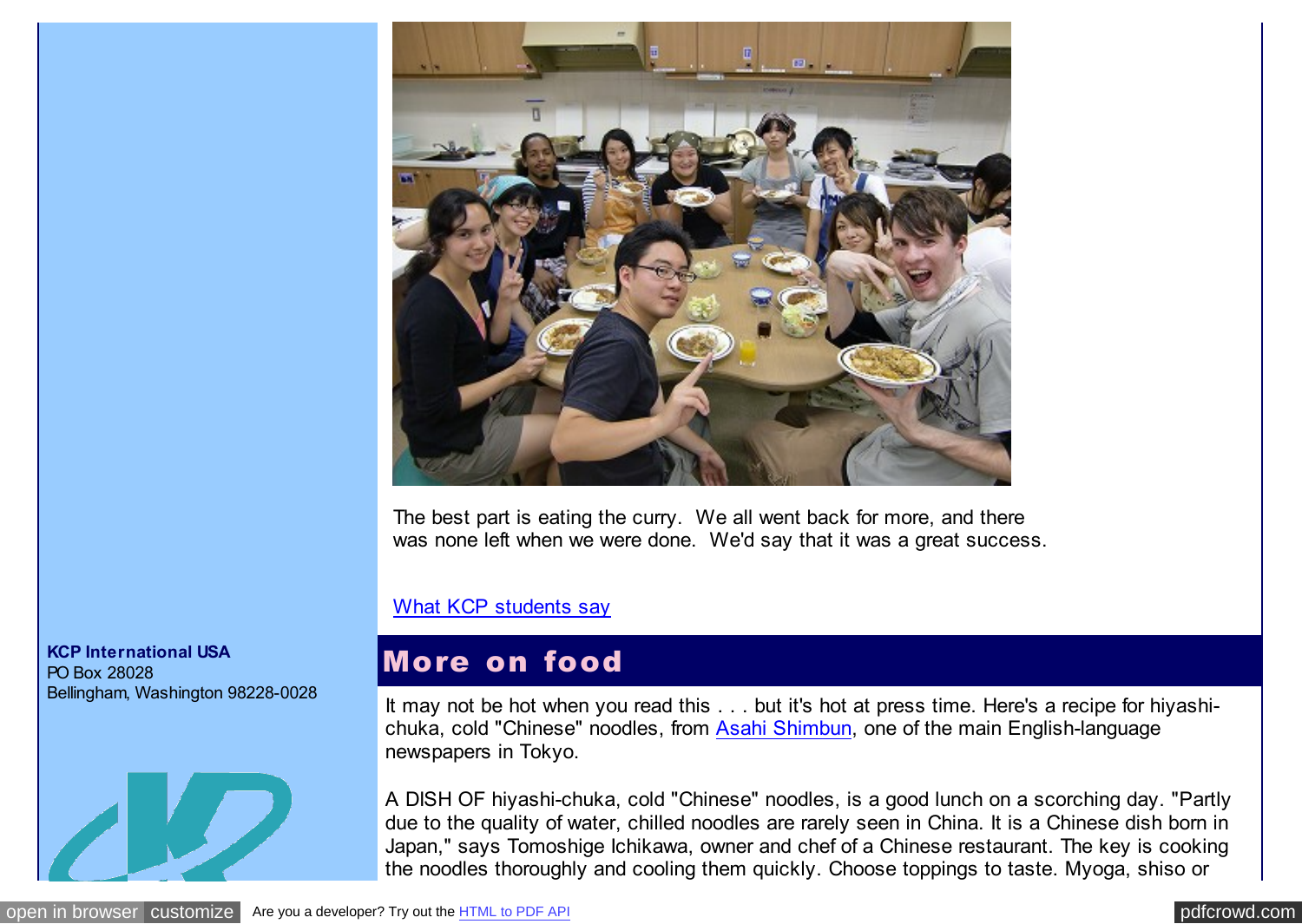cooked shiitake slices add zest. Give the sauce a twist by adding sesame paste or chili oil.



INGREDIENTS (serves 4) For hiyashi-chuka: 4 servings of fresh Chinese noodles 4 eggs 40 grams loin ham 1/2 head of lettuce (160 grams) 8 mini tomatoes

Sauce: 60 cc each of rice vinegar and soy sauce, 3 Tbsp sugar, 5 grams finely-chopped ginger, 1 tsp each of mustard, lemon juice and sesame oil, 100 cc water.

For cooked shiitake mushrooms:

4 fresh medium shiitake mushrooms

1 Tbsp soy sauce

2 tsp each of sake, sugar, and mirin sweet sake

1 tsp sesame oil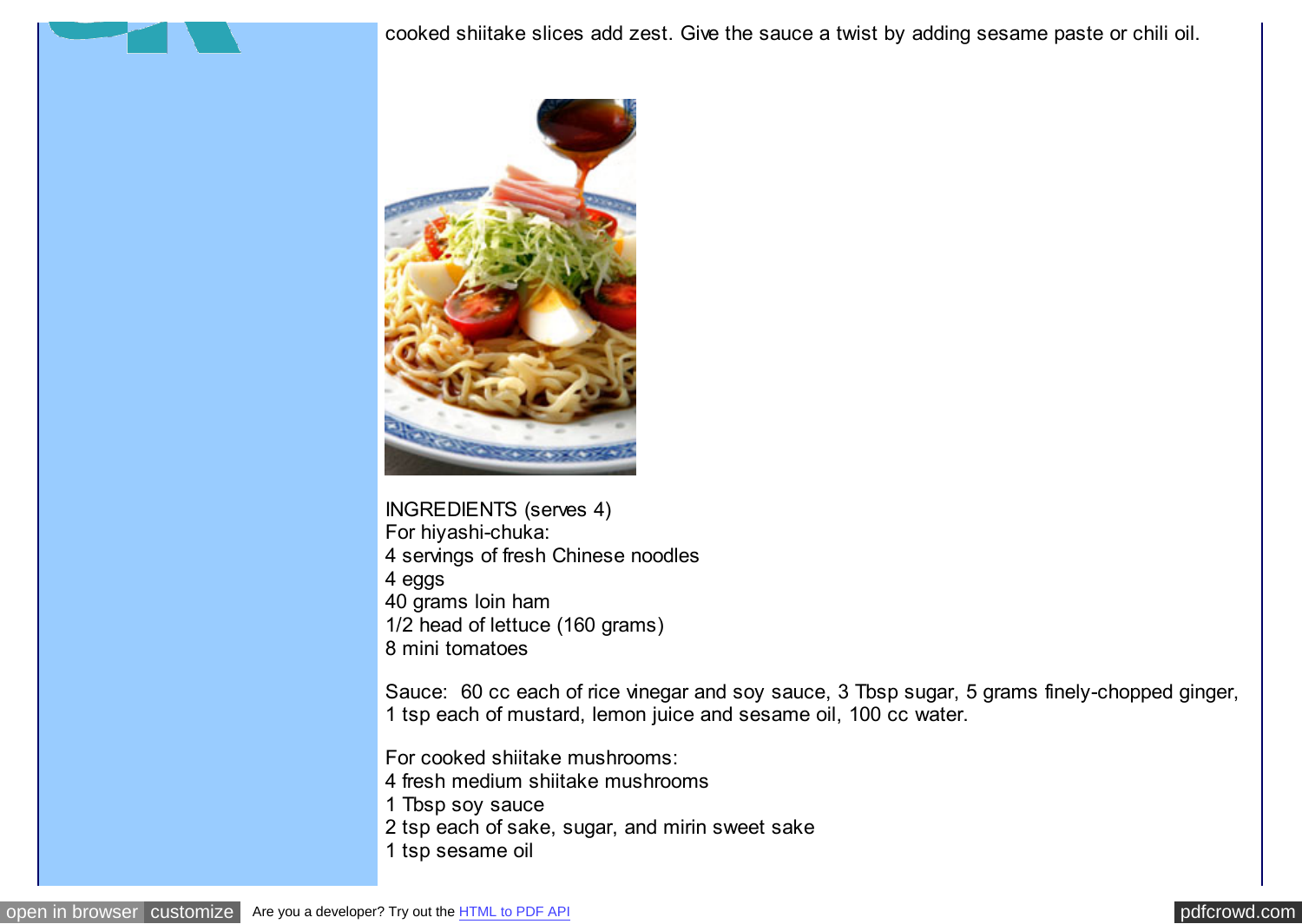#### **METHOD**

Mix ingredients for the sauce and chill. Hard-boil and peel the eggs. Cut in fourths lengthwise. Cut ham and lettuce into thin strips. Immerse the lettuce in ice water to crisp it. Drain. Cut mini tomatoes in half.

Bring water to a boil in a large pot. Loosen the noodles and put in. When the water is about to boil over, add some cold water. Pull out a few noodles and drop them in water. Press lightly with the fingers. If they are half transparent, drain the noodles and cool under running water. Wash noodles with hands to remove the slippery layer and soak in ice water. Drain and serve with toppings and sauce on top.

For mushrooms, cut off the stems. Mix all ingredients in a plastic bag and knead lightly to keep the shape intact. Transfer to a suitable container, cover loosely with a plastic wrap and microwave on low for 4 to 5 minutes. Get an even flavor by turning over once while heating.

For more on living in Japan, see the Asahi [website.](http://pdfcrowd.com/redirect/?url=http%3a%2f%2fwww.kcpinternational.com%2flife%2fliving.html&id=in-110620235744-b7c5f47c)

### A little fun: Japanese in the Oxford Dictionary

Also from [Asahi Shimbun-](http://pdfcrowd.com/redirect/?url=http%3a%2f%2fwww.asahi.com%2fenglish%2f&id=in-110620235744-b7c5f47c)-

**Hikikomori** (ひきこもり), a word that has come into common usage in recent years to signify the abnormal avoidance of social contact, especially by adolescent males, has found its way into the third edition of the Oxford Dictionary of English published Thursday. The word is one of more than 2,000 new entries in the dictionary, whose first edition was published in 1998.

The **vuvuzela**, the plastic horn used to cheer teams during the soccer World Cup in South Africa earlier this year, also won an entry in the latest edition.

Other new entries include **bromance**, a close but nonsexual relationship between two or more men, and **staycation**, a holiday or holidays spent in one's home country without going abroad.

Publisher Oxford University Press also added **frenemy**--a combination of friend and potential enemy.

### Excerpts from a student's summer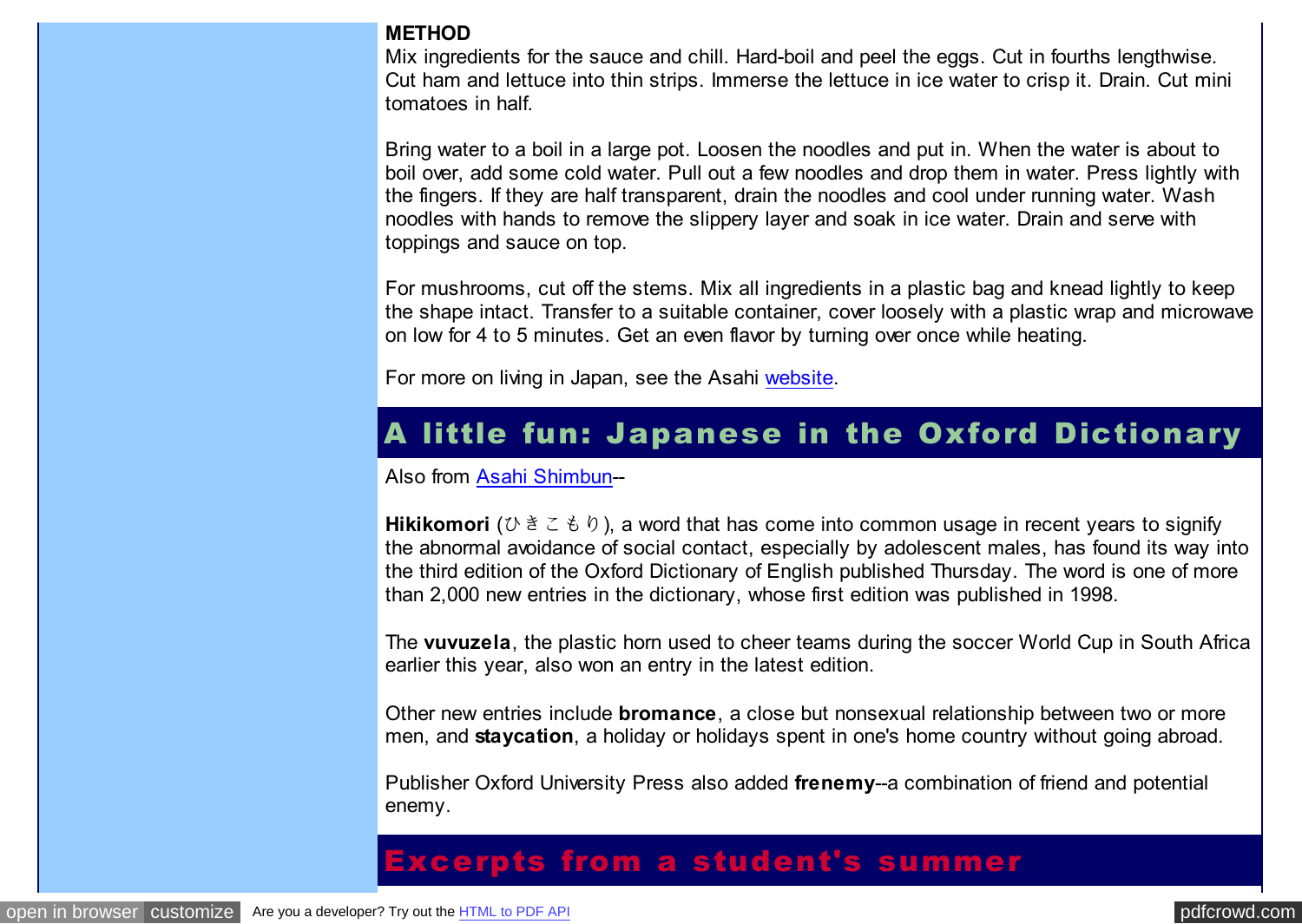#### **Thanks to Jenny Nulf**

Harajuku was fun. Cameron posed with this crazy person.



[wikipedia: Every Sunday, young people dressed in a variety of styles including gothic lolita, visual kei, and decora, as well as cos players spend the day in [Harajuku](http://pdfcrowd.com/redirect/?url=http%3a%2f%2fen.wikipedia.org%2fwiki%2fHarajuku&id=in-110620235744-b7c5f47c) socializing.]



Our group in Harajuku.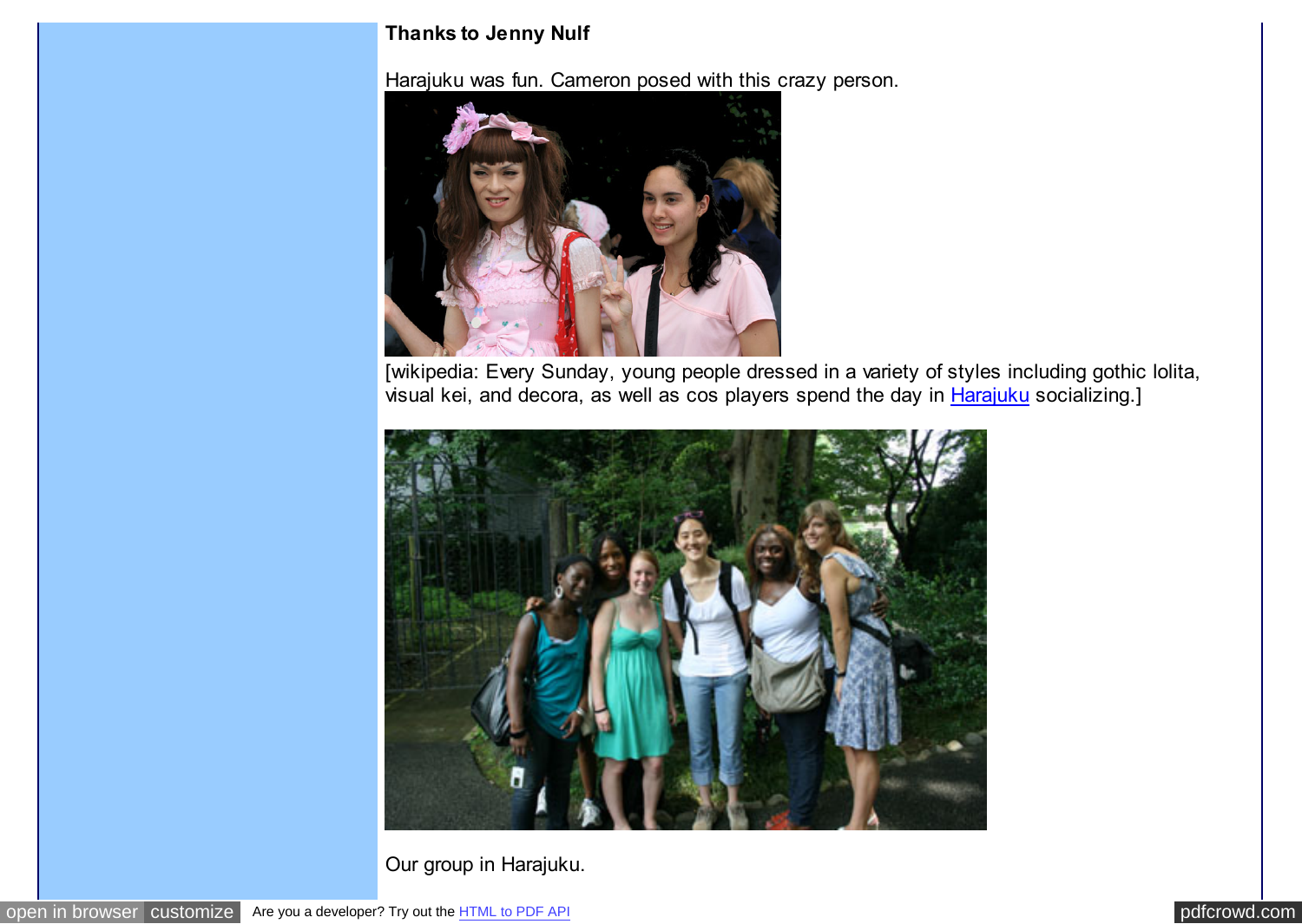We went on a field trip to the Aizu Samurai Palace and Mansion. Aizu is pretty far from Tokyo, so we had 2 rest stops along the way. The food rest stops here are very different. Instead of McDonald's lining every mile of the highway, there are little stops with restaurants, mini-markets selling made-to-order noodle soups, and food stands: ice cream, pastry hot dogs (delicious but different--cold!), and curry buns. I also had a wonderful melon soda, my favorite.



At the Samurai Mansion, we had more time than usual to take it in, so I tried on a kimono.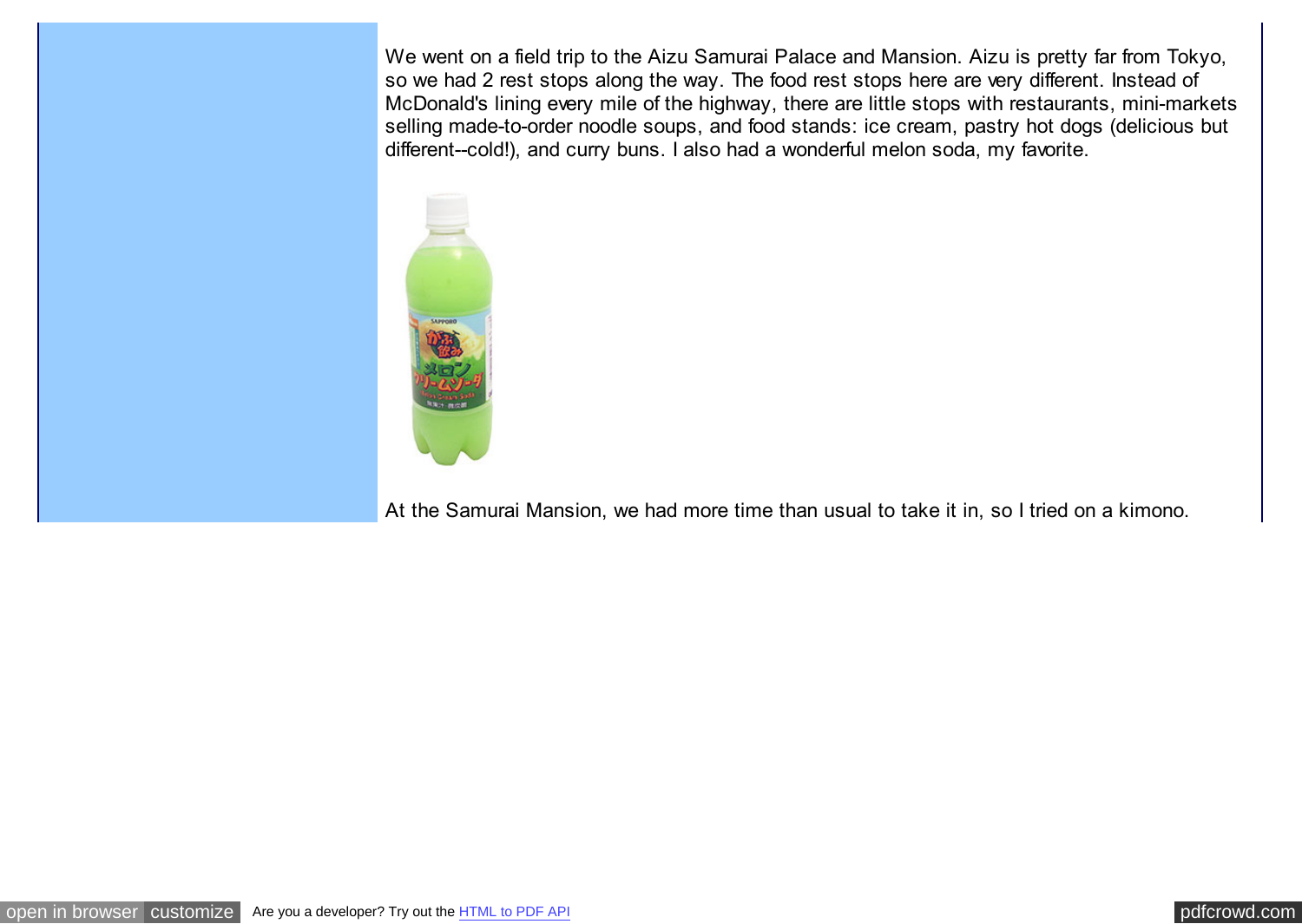

[Look for a longer post soon from Jenny on the KCP WordPress site, [www.kcpinternational.net.](http://pdfcrowd.com/redirect/?url=http%3a%2f%2fwww.kcpinternational.net%2f&id=in-110620235744-b7c5f47c)]

# Upcoming program deadlines

[open in browser](http://pdfcrowd.com/redirect/?url=http%3a%2f%2farchive.constantcontact.com%2ffs061%2f1102771164575%2farchive%2f1103630175201.html&id=ma-110620235744-b7c5f47c) [customize](http://pdfcrowd.com/customize/) Are you a developer? Try out th[e HTML to PDF API](http://pdfcrowd.com/html-to-pdf-api/?ref=pdf) [pdfcrowd.com](http://pdfcrowd.com)

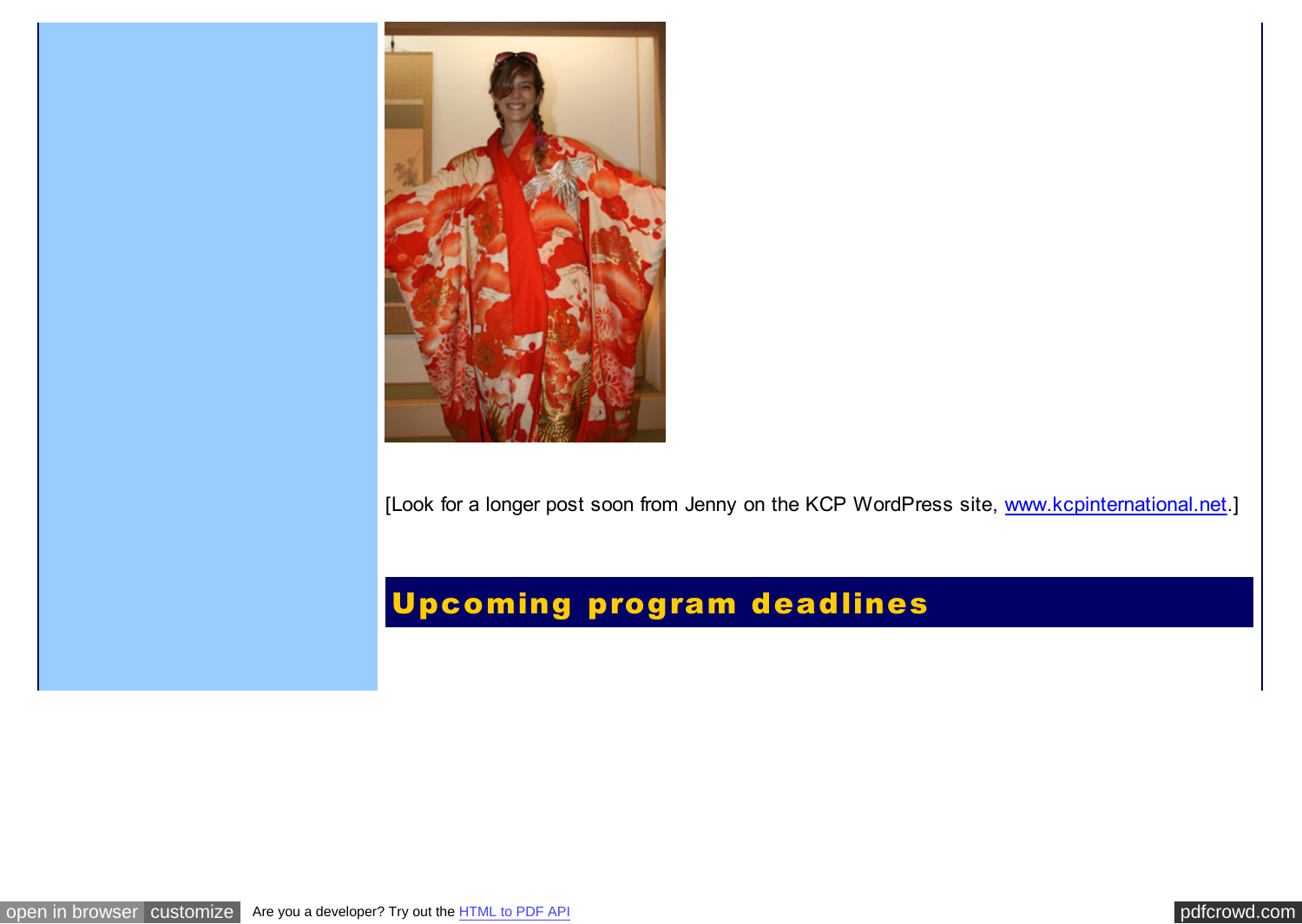

Always think ahead!

For the **2011 Winter semester program**, you have until **September 8** to apply. The winter session itself runs January 8 to May 26.

\* \* \* \* \* \* \* \* \* \* \* \* \* \* \*

Happy September, **Mike and the KCP International team**

*KCP Japanese Language School . . . full immersion for the ivated student.*

*[www.kcpinternational.com](http://pdfcrowd.com/redirect/?url=http%3a%2f%2fwww.kcpinternational.com%2f&id=in-110620235744-b7c5f47c)*